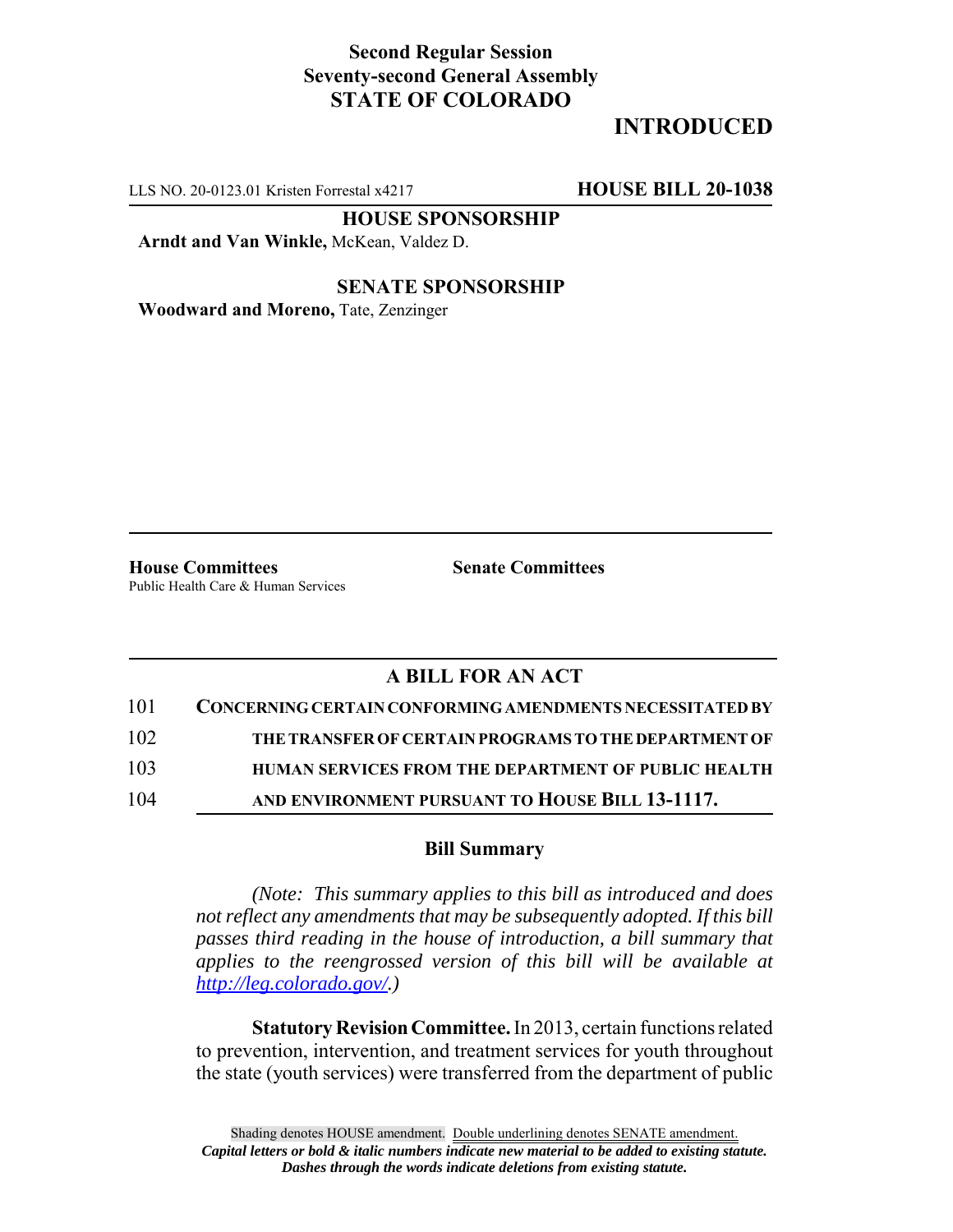health and environment (CDPHE) to the department of human services. To conform with those changes, the bill repeals statutory language requiring the CDPHE to provide youth services.

| $\mathbf{1}$   | Be it enacted by the General Assembly of the State of Colorado:            |
|----------------|----------------------------------------------------------------------------|
| $\overline{2}$ | <b>SECTION 1. Legislative declaration.</b> The general assembly            |
| 3              | declares that the purpose of this act is to repeal obsolete statutory      |
| 4              | provisions relating to the Colorado department of public health and        |
| 5              | environment. The general assembly further declares that repealing these    |
| 6              | statutory provisions does not alter the scope or applicability of the      |
| 7              | remaining statutes.                                                        |
| 8              | <b>SECTION 2.</b> In Colorado Revised Statutes, repeal 25-20.5-101         |
| 9              | as follows:                                                                |
| 10             | 25-20.5-101. Legislative declaration. $(1)$ The general assembly           |
| 11             | hereby finds that:                                                         |
| 12             | $(a)$ The state operates or state agencies provide funding for a wide      |
| 13             | variety of prevention, intervention, and treatment programs designed to    |
| 14             | assist youth in achieving an education, in making informed choices about   |
| 15             | their health and well-being, in avoiding the juvenile and criminal justice |
| 16             | systems, and, generally, in becoming healthy, law-abiding, contributing    |
| 17             | members of society;                                                        |
| 18             | (b) These prevention, intervention, and treatment programs are             |
| 19             | operated by or funded through several departments within the executive     |
| 20             | branch, and this high degree of decentralization often makes               |
| 21             | communications between and among these departments and programs            |
| 22             | difficult;                                                                 |
| 23             | (c) There is some overlap among prevention, intervention, and              |
| 24             | treatment programs, sometimes resulting in the potentially inefficient use |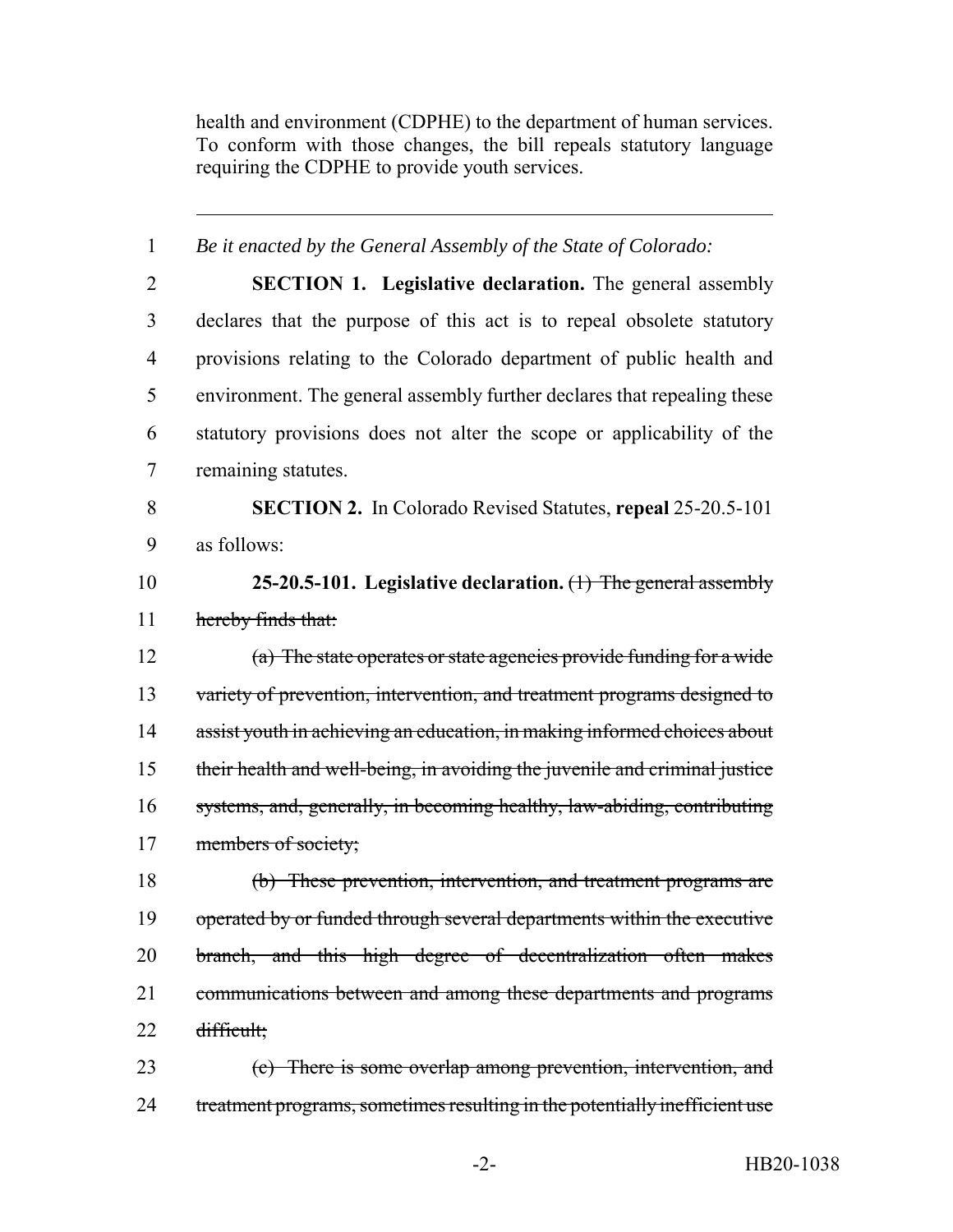1 of state resources which may result in the provision of fewer services to 2  $\forall$ outh;

 (d) The dispersion of prevention, intervention, and treatment programs among state departments makes it difficult for both state employees and the public to determine what programs are available and what services are provided through prevention, intervention, and 7 treatment programs that are operated by or funded through state agencies; (e) The term limitations placed on persons who serve in public office, including members of the general assembly, make it increasingly important that information concerning the existence, funding, and 11 operation of prevention, intervention, and treatment programs for youth 12 be readily accessible;

13 (f) In the area of prevention, intervention, and treatment services, 14 there is a critical need for local and state programs to overcome barriers 15 and the categorical requirements of various funding sources in order to 16 design and implement programs that provide a more comprehensive 17 response to the needs of Colorado youth;

18 (g) Research demonstrates that program coordination among 19 multiple systems for the purpose of improving prevention, intervention, 20 and treatment services results in significant positive outcomes;

21 (h) A unified, coordinated response to community-based programs 22 for the delivery of prevention, intervention, and treatment services has 23 proven to be an effective and efficient state response to local programs 24 and their needs

25  $(2)$  The general assembly therefore finds that it is in the best 26 interests of the youth and families of the state to create a single division 27 in the department of public health and environment to operate prevention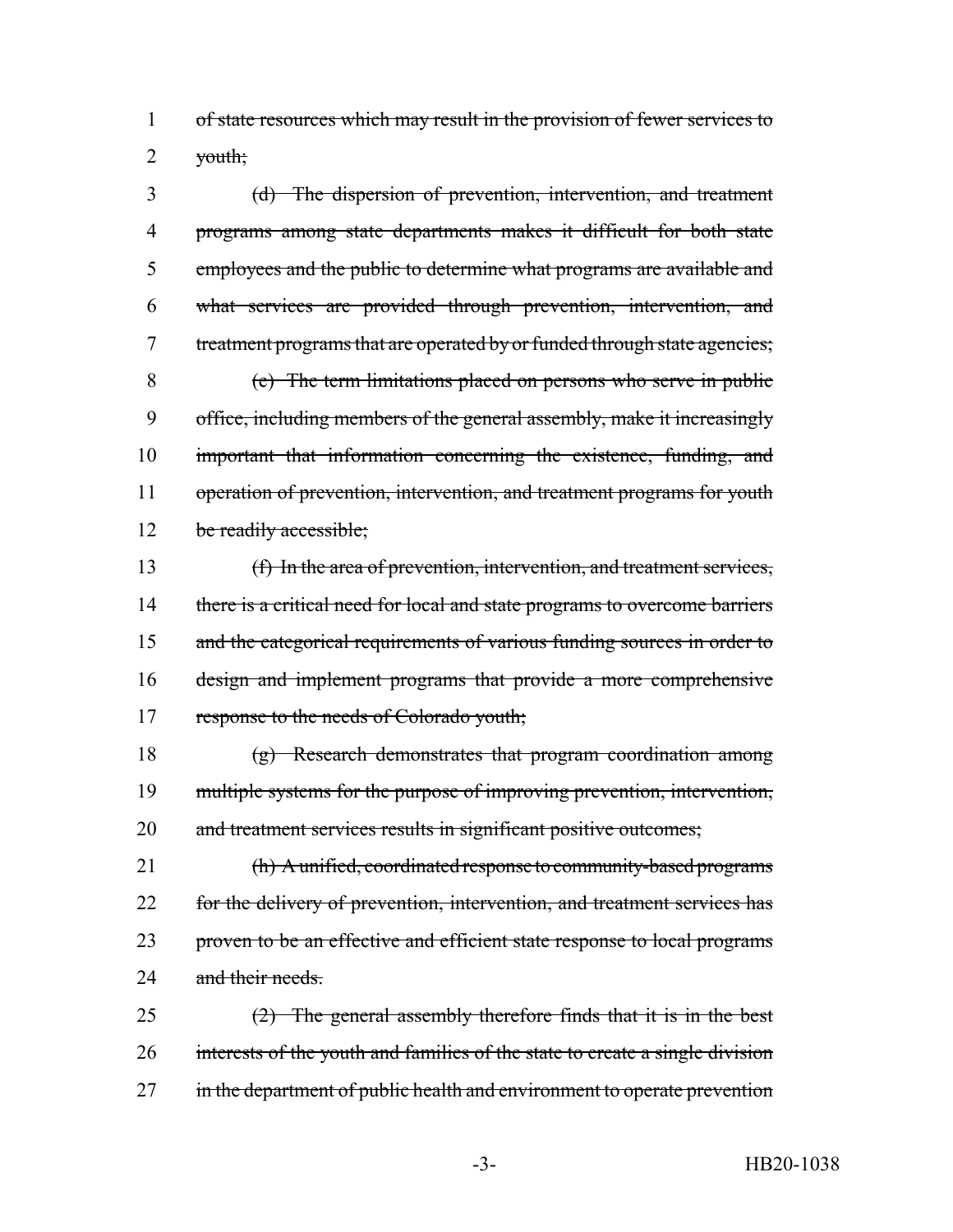1 and intervention programs and to oversee the provision of prevention, 2 intervention, and treatment services through federally and state-funded 3 prevention, intervention, and treatment programs to ensure collaboration 4 among programs and the availability of a continuum of services for youth. 5 **SECTION 3.** In Colorado Revised Statutes, 25-20.5-102, **amend** 6 the introductory portion; and **repeal** (6) as follows: 7 **25-20.5-102. Definitions.** As used in this article ARTICLE 20.5, 8 unless the context otherwise requires: 9 (6) "State plan" means the state plan for delivery of prevention, 10 intervention, and treatment services to youth throughout the state adopted 11 by the division pursuant to section 25-20.5-105. 12 **SECTION 4.** In Colorado Revised Statutes, 25-20.5-104, **amend** 13 (1)(g); and **repeal** (1)(a) and (1)(b) as follows: 14 **25-20.5-104. Functions of division.** (1) The division has the 15 following functions: 16 (a) On or before February 1, 2001, to submit to the executive 17 director and to the governor for approval a state plan for delivery of 18 prevention, intervention, and treatment services to youth throughout the 19 state as provided in section 25-20.5-105, and to biennially review the state 20 plan and submit revisions as provided by rule of the state board of health 21 to the executive director and the governor for approval; 22 (b) To identify performance indicators for prevention, 23 intervention, and treatment programs based on the standards adopted by 24 the state board of health pursuant to section  $25{\text -}20.5{\text -}106$  (2)(d), and to 25 review, as provided in section 25-20.5-108, all prevention, intervention, 26 and treatment programs operated by the division and by other state 27 departments;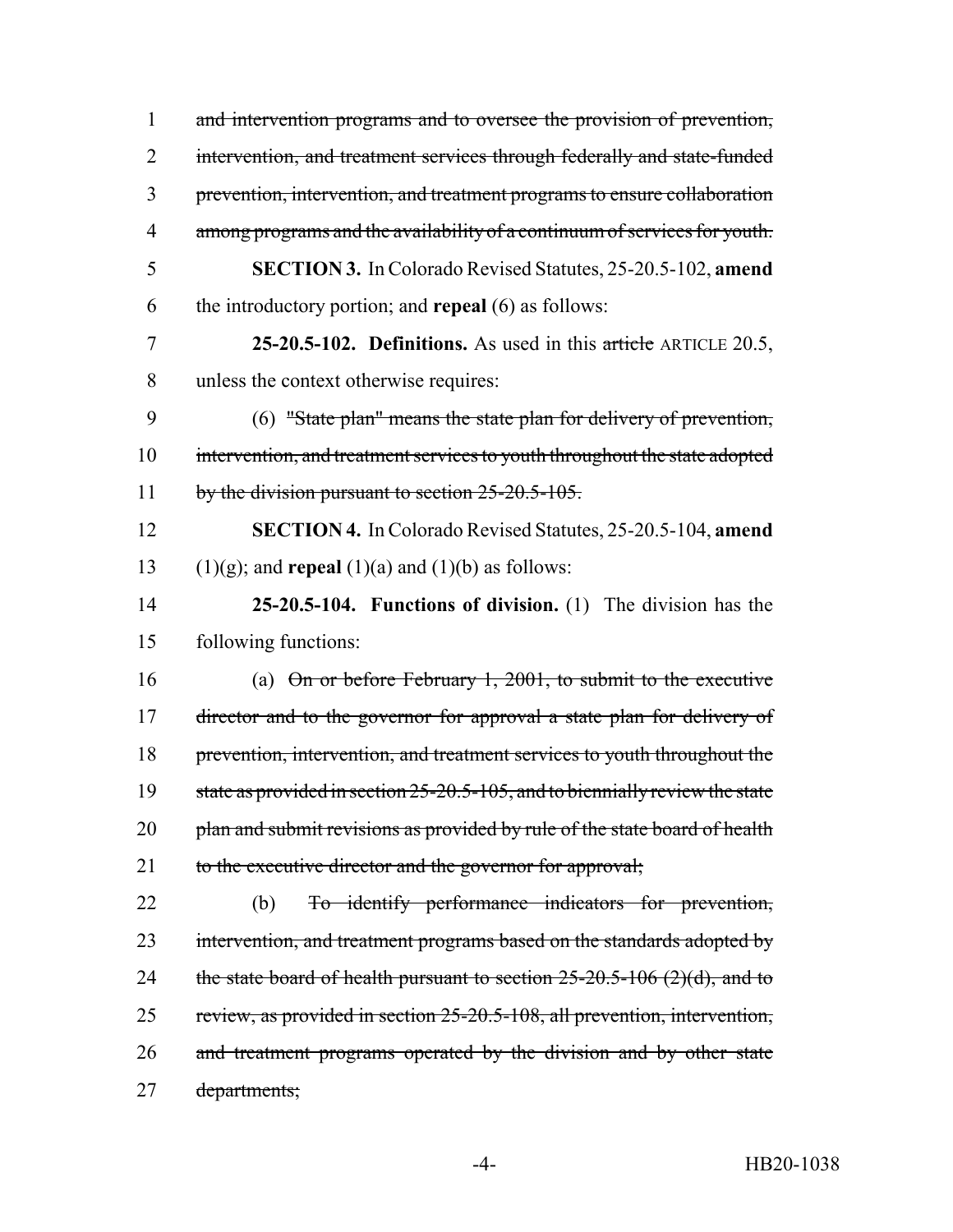(g) To periodically review the federal funding guidelines for federal prevention, intervention, and treatment programs and to seek the 3 maximum flexibility in the use of federal moneys MONEY in funding 4 prevention, intervention, and treatment programs; provided through the 5 state plan;

 **SECTION 5.** In Colorado Revised Statutes, **repeal** 25-20.5-105 as follows:

 **25-20.5-105. State plan for delivery of prevention, intervention, and treatment services to youth - contents.** (1) On or before February 1, 2001, the division shall submit to the governor and the executive director for approval a state plan for delivery of prevention, 12 intervention, and treatment services to youth throughout the state. The state plan shall apply to all prevention, intervention, and treatment 14 programs that receive state or federal funds and are operated within the state. The state plan shall be designed to coordinate and provide direction for the delivery of prevention, intervention, and treatment services 17 through the various prevention and intervention programs operated by the division and the prevention, intervention, and treatment programs 19 operated by other state departments and to ensure collaboration among programs that results in a continuum of services available to youth 21 throughout the state. At a minimum, the state plan shall:

 (a) Target and prioritize community prevention, intervention, and treatment services needs throughout the state;

 (b) Specify the standards for and measurable outcomes anticipated 25 to be achieved by prevention, intervention, and treatment programs that receive state and federal funds and the outcomes to be achieved through 27 the coordination of said prevention, intervention, and treatment programs;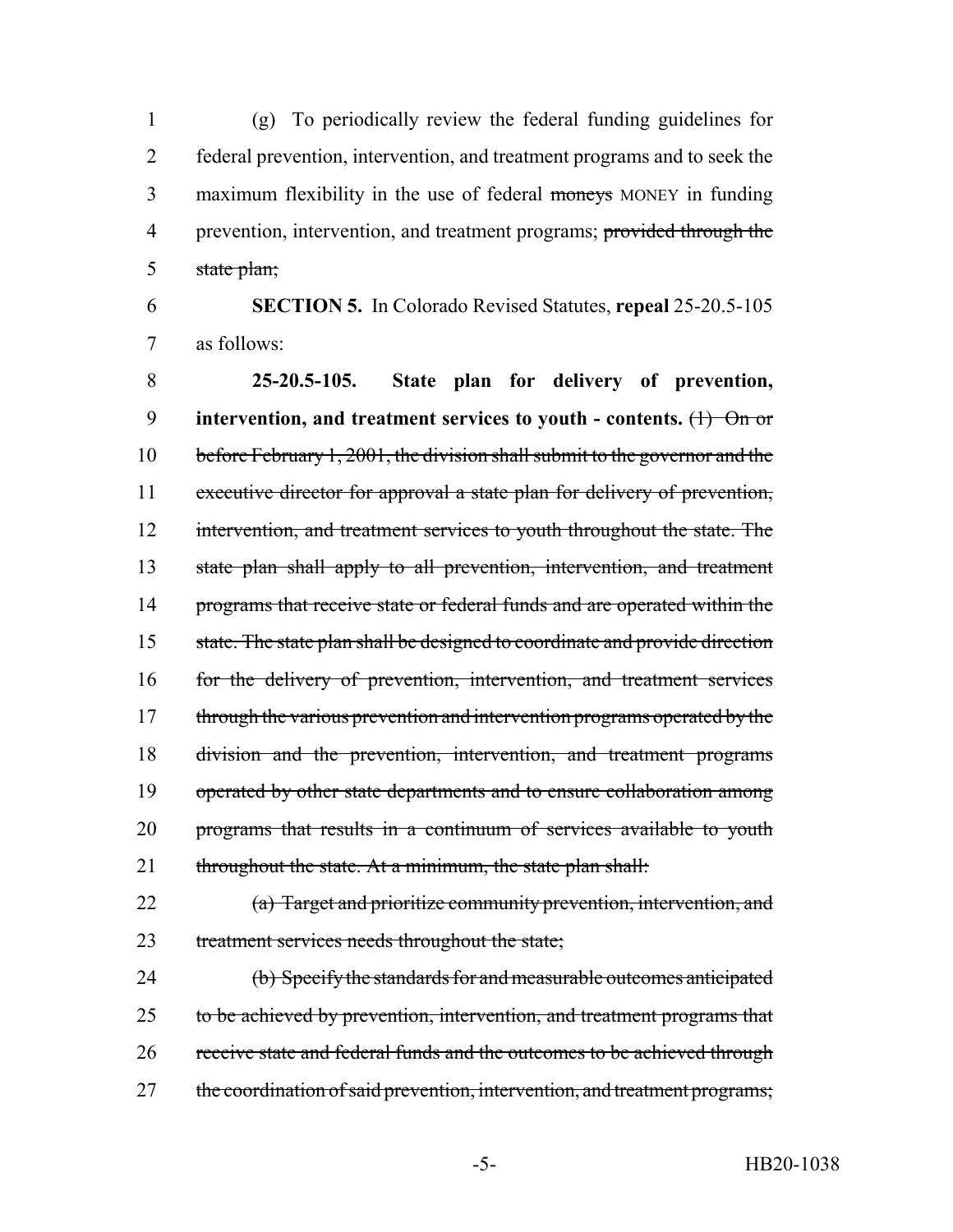(c) Identify all state- and community-based prevention, 2 intervention, and treatment programs that are receiving state and federal funds during the fiscal years for which the plan is submitted and the schedule for review of said prevention, intervention, and treatment programs;

 (d) Identify the methods by which the division shall encourage collaboration at the local level among public and private entities, including but not limited to private for-profit and nonprofit providers and faith-based services providers, in providing prevention, intervention, and treatment services;

 (e) Include any other information required by rule of the state 12 board of health.

 (2) The division shall biennially review and revise the state plan 14 as necessary to ensure the most efficient and effective delivery of prevention, intervention, and treatment services throughout the state. The division shall submit any revised state plan as provided by rule of the state board of health to the governor and the executive director for approval.

 (3) In preparing the state plan and biennial revisions to the state 20 plan, the division shall hold at least two public meetings to receive input 21 from members of the public and from state agencies and entities operating 22 prevention, intervention, and treatment programs.

23 (4) On or before March 15, 2001, the governor and the executive 24 director shall submit copies of the approved state plan to the general assembly, to each state department that operates a prevention, 26 intervention, and treatment program, and to each entity that will receive 27 state or federal funds for the operation of a prevention, intervention, and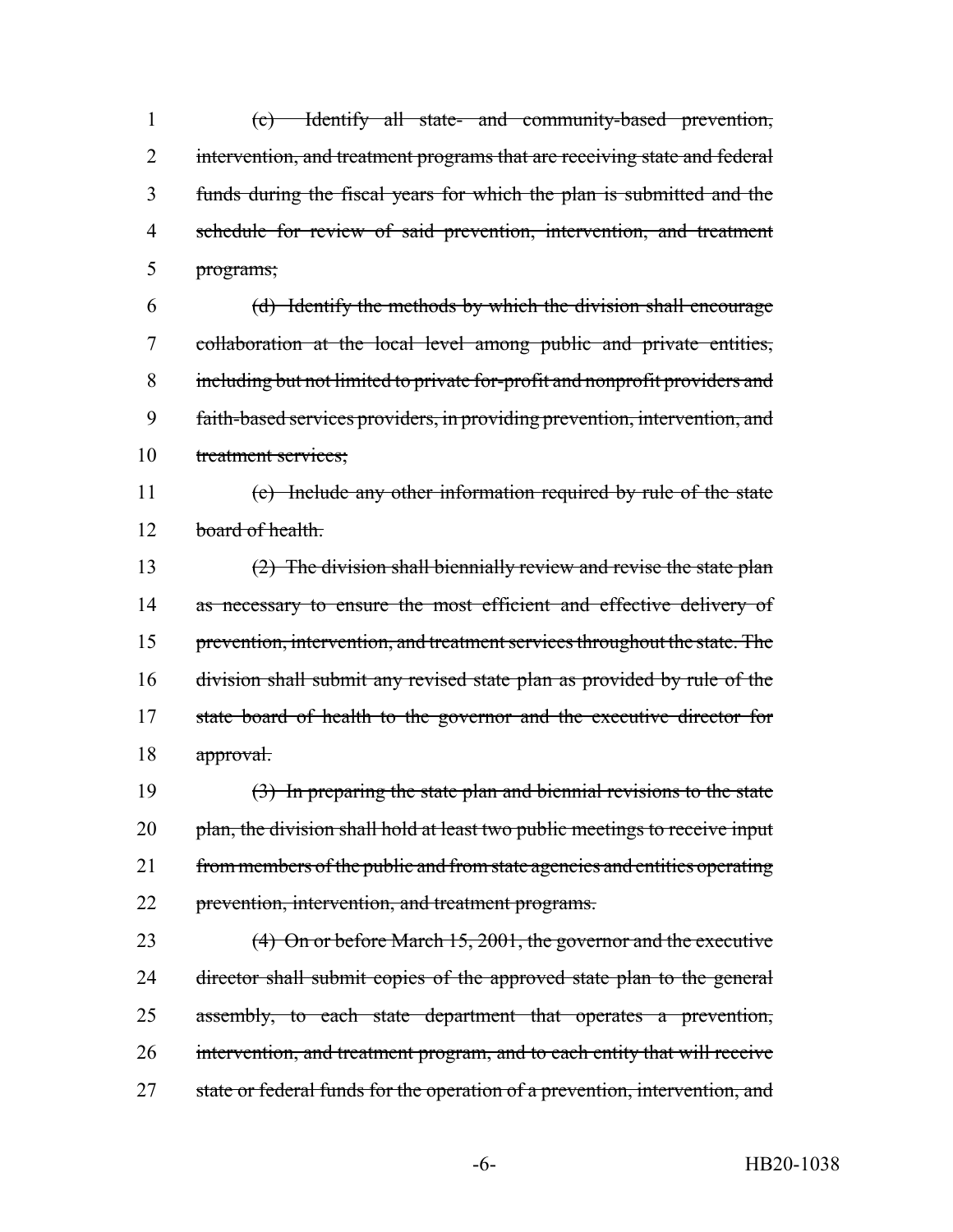1 treatment program during the fiscal years for which the state plan is 2 prepared. The division shall provide copies of the approved state plan to 3 any person upon request. The governor and the executive director shall 4 submit copies of any approved revised state plans as provided by rule of 5 the state board of health.

6 **SECTION 6.** In Colorado Revised Statutes, **repeal** 25-20.5-106 7 as follows:

8 **25-20.5-106. State board of health - rules - program duties.** 9 (1) The state board of health created in section 25-1-103 shall promulgate 10 rules as necessary for the operation of the division, including but not 11 limited to rules establishing the time frames for review of the state plan 12 and submittal of any revised state plan to the governor and the executive 13 director and to the entities specified in section 25-20.5-105 (4).

 (2) The state board of health also shall adopt rules for the uniform operation of federally and state-funded prevention, intervention, and treatment programs. In adopting such rules, the board shall take into account prevention, intervention, and treatment programs' need for responsiveness and flexibility and their need for procedures and standards 19 that will ensure the provision of programs that meet a high standard of excellence. At a minimum such rules must include:

21 (a) Standardized procedures for the operation of prevention, 22 intervention, and treatment programs, including but not limited to:

23 (I) The use of a system whereby entities may use a single 24 application to seek funding from a variety of prevention, intervention, and 25 treatment programs;

26 (II) The use of uniform application forms promulgated by rule of 27 the state board of health;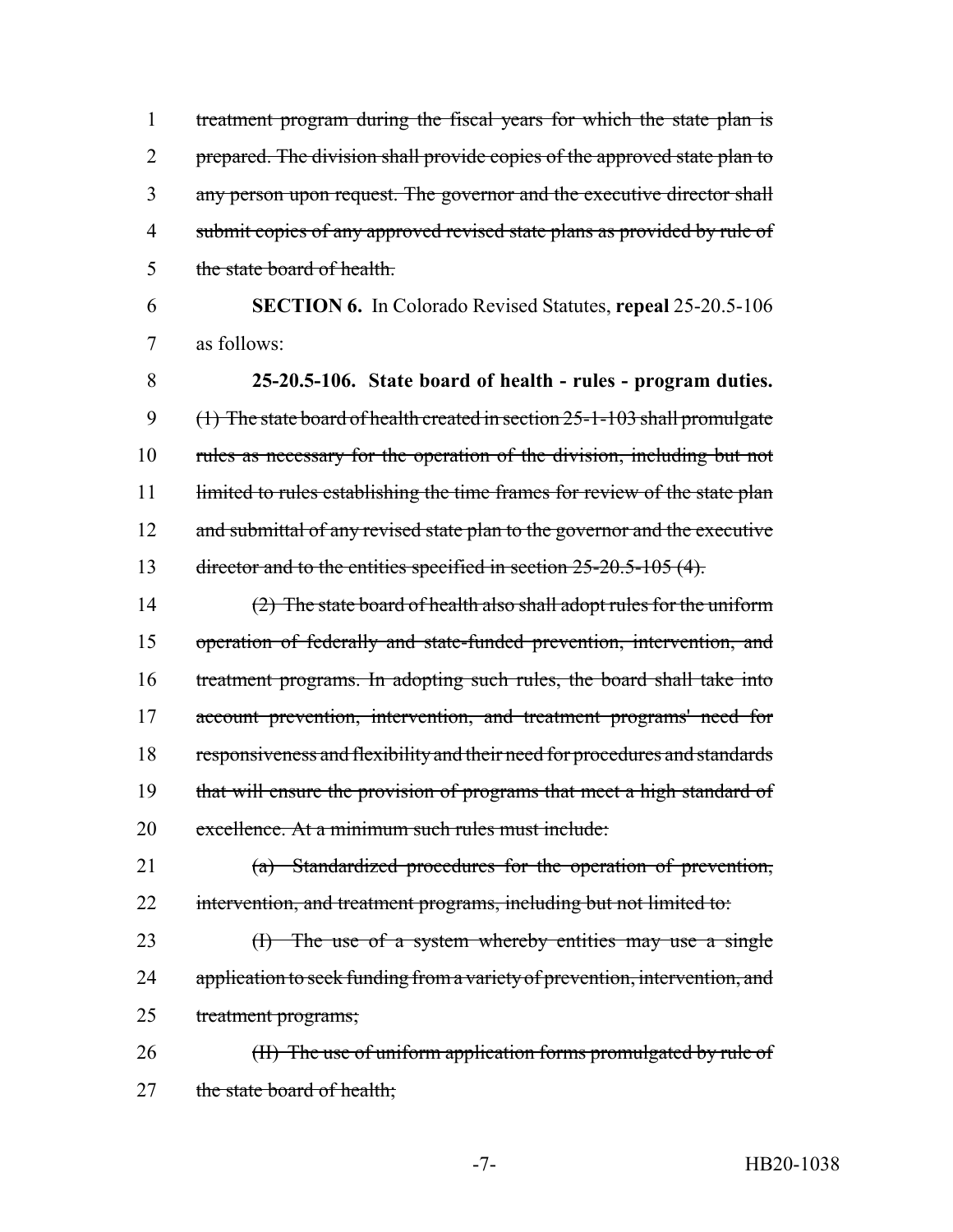| $\mathbf{1}$ | (III) Uniform standards regarding the information to be submitted          |
|--------------|----------------------------------------------------------------------------|
| 2            | by entities applying for funding for community-based prevention,           |
| 3            | intervention, and treatment programs;                                      |
| 4            | (IV) Uniform application dates to the extent possible for all              |
| 5            | prevention, intervention, and treatment programs;                          |
| 6            | (V) Uniform standards for selecting community-based prevention,            |
| 7            | intervention, and treatment programs that receive funding through state    |
| 8            | prevention, intervention, and treatment programs;                          |
| 9            | (VI) Uniform monitoring and reporting forms, including rules to            |
| 10           | ensure that no prevention, intervention, and treatment program is required |
| 11           | to submit more than one annual report;                                     |
| 12           | (VII) A standard database of service providers by location;                |
| 13           | (VIII) Internet access to each prevention, intervention, and               |
| 14           | treatment program;                                                         |
| 15           | (IX) The ability to submit applications and report submissions             |
| 16           | through the internet; and                                                  |
| 17           | (X) The use of contracts to combine multiple state and federal             |
| 18           | funding sources provided by or through various state agencies as a single  |
| 19           | funding grant to a prevention, intervention, and treatment program;        |
| 20           | (b) Uniform, minimum standards for prevention, intervention, and           |
| 21           | treatment programs, including but not limited to requirements that each    |
| 22           | prevention, intervention, and treatment program that receives state or     |
| 23           | federal funds:                                                             |
| 24           | (I) Provide research-based prevention, intervention, and treatment         |
| 25           | services that have been previously implemented in one or more              |
| 26           | communities with demonstrated success or that otherwise demonstrate a      |
| 27           | reasonable potential for success; and                                      |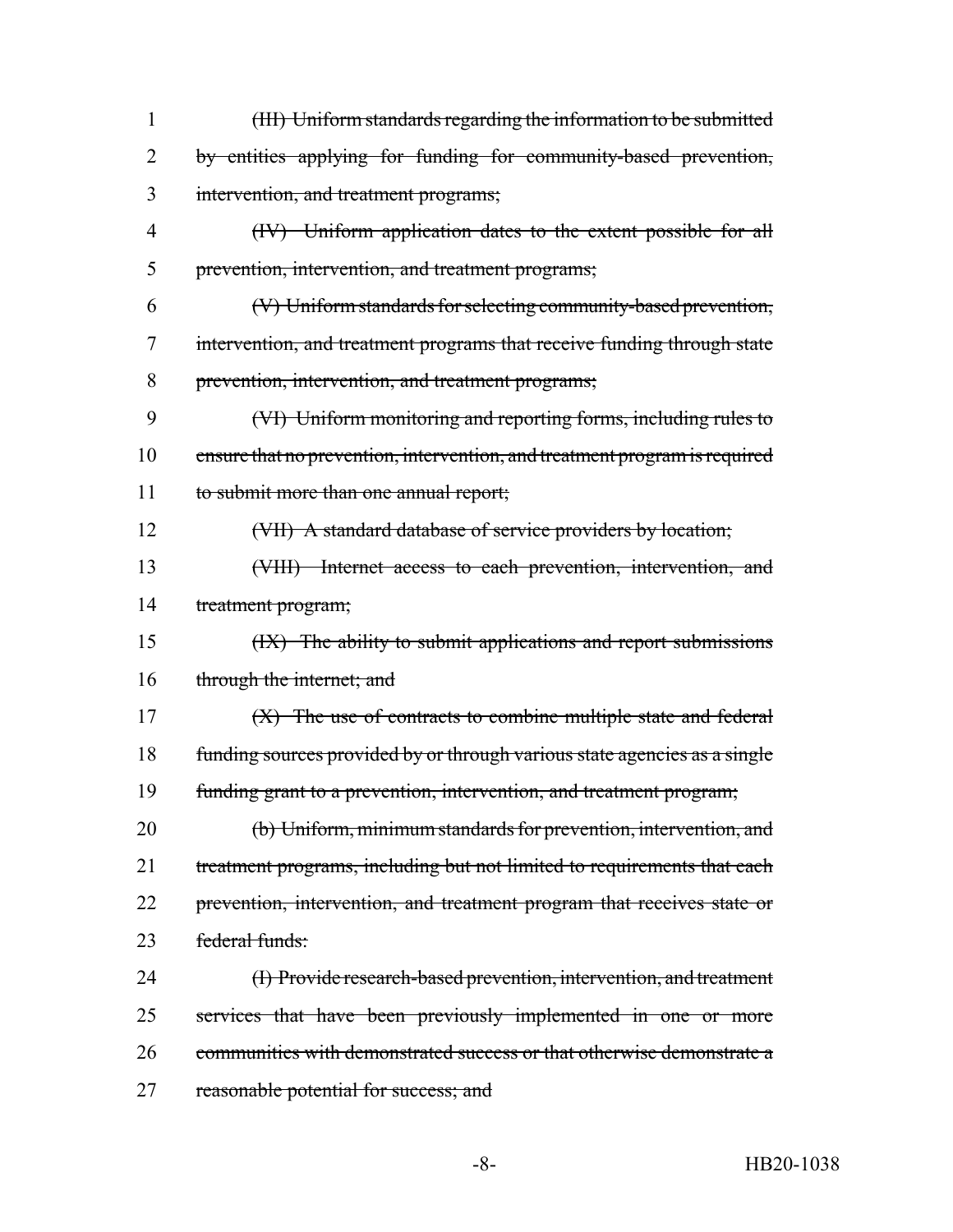(II) Provide outcome-based prevention, intervention, and 2 treatment services, specifying the outcomes to be achieved; and (III) Work collaboratively with other public and private prevention, intervention, and treatment programs in the community and with local governments, county, district, and municipal public health agencies, county departments of human or social services, and faith-based organizations in the community; (c) Uniform standards and procedures for reviewing state and local prevention, intervention, and treatment programs that receive state or federal funds; (d) Performance standards and measurable outcomes for state and 12 local prevention, intervention, and treatment programs that receive state or federal funds; (e) Criteria for determining whether a program operated by a state agency constitutes a prevention, intervention, and treatment program; (f) A formula for calculating the amount forwarded to the division 17 by each prevention, intervention, and treatment program to offset the 18 costs incurred by the division in reviewing the programs. (3) The state board of health shall act as the program board for the 20 oversight of the prevention and intervention programs operated by the 21 division. 22 (4) In addition to any other duties specified in law, the state board 23 of health shall have the following duties: 24 (a) Repealed. (b) To assist division personnel in working with communities and local elected officials to identify the communities' prevention, 27 intervention, and treatment services needs;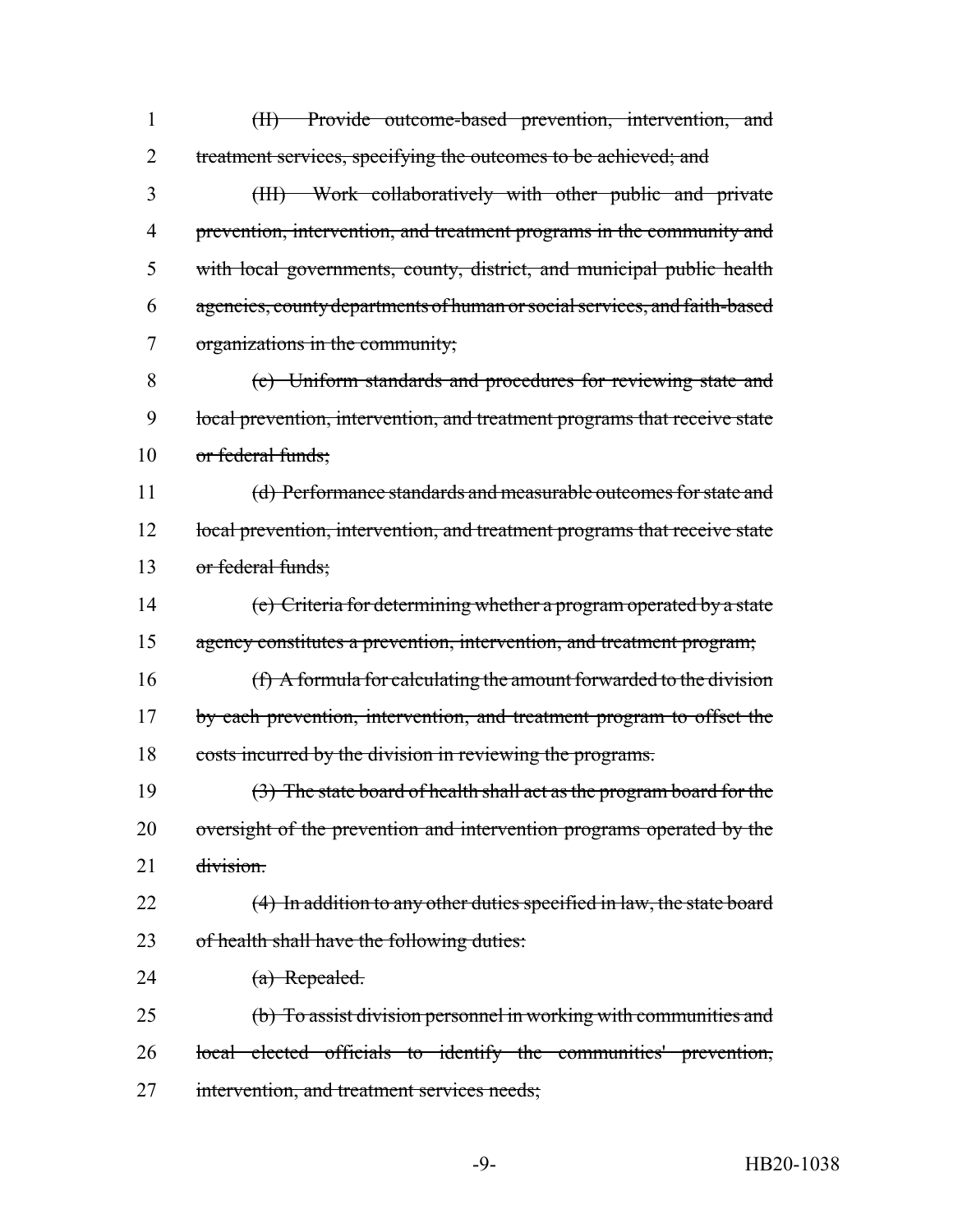(c) To assist division personnel in reviewing the performance of prevention, intervention, and treatment programs created in this article. **SECTION 7.** In Colorado Revised Statutes, **repeal** 25-20.5-107 as follows:

 **25-20.5-107. Memoranda of understanding - duties of executive director - program meetings.** (1) The executive director shall 7 enter into a memorandum of understanding, as described in subsection  $(2)$  of this section, with each state agency that operates a prevention, intervention, and treatment program, as identified by the division pursuant 10 to criteria adopted by rule of the state board of health.

11 (2) On or before July 1, 2001, each state agency that operates a 12 prevention, intervention, and treatment program, as identified by the 13 division based on criteria adopted by rule of the state board of health, 14 shall enter into a memorandum of understanding with the executive 15 director and the division through which, at a minimum, the state agency 16 shall agree to:

17 (a) Comply with the rules for the operation of prevention, 18 intervention, and treatment programs adopted by the state board of health 19 pursuant to section 25-20.5-106;

20 (b) Upon receipt of a grant application, forward a copy of the 21 application to other appropriate prevention, intervention, and treatment 22 programs operated by state agencies for consideration and to collaborate 23 in providing combined program grants to appropriate community-based 24 prevention, intervention, and treatment programs;

25 (c) Comply with the prevention, intervention, and treatment 26 program reporting requirements specified in section 25-20.5-108, and to 27 forward a percentage of the program operating funds, as determined by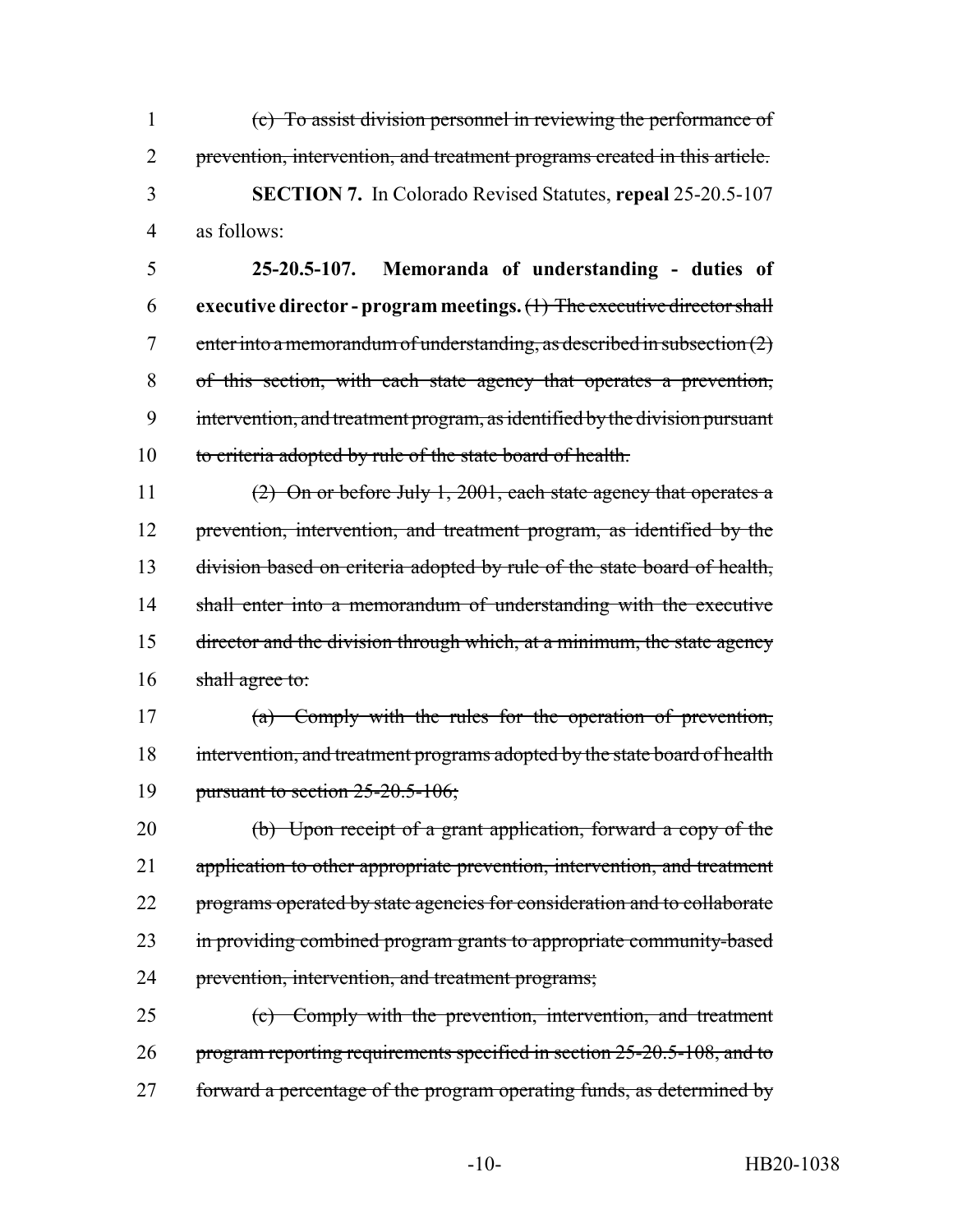1 rule, to the division to offset the costs incurred in reviewing the program; 2 (d) Seek such federal waivers as may be necessary to allow the agency to combine federal moneys available through various federal prevention, intervention, and treatment programs and to combine said moneys with moneys appropriated to fund state prevention, intervention, and treatment programs to allow the greatest flexibility in awarding combined program funding to community-based prevention, intervention, and treatment programs.

 (3) Any state agency that fails to enter into and comply with a memorandum of understanding as described in subsection (2) of this section shall be ineligible for state funding for operation of a prevention, 12 intervention, and treatment program until such time as the agency enters into and complies with the memorandum of understanding.

14 (4) The governor is strongly encouraged to deny federal funding 15 for prevention, intervention, and treatment programs to any state agency 16 that fails to enter into and comply with a memorandum of understanding 17 as described in subsection (2) of this section.

18 (5) Beginning July 1, 2001, the office of legislative legal services 19 shall annually review all bills enacted during a regular or special 20 legislative session and identify any bills that appear to create a 21 prevention, intervention, and treatment program in a state agency other 22 than the division. The office of legislative legal services shall notify the 23 division in writing of the enactment of such bill. Upon receipt of such 24 notice, the division shall determine whether the identified program meets 25 the criteria for a prevention, intervention, and treatment program adopted 26 by rule of the state board of health. If the division determines based on 27 such criteria that the program is a prevention, intervention, and treatment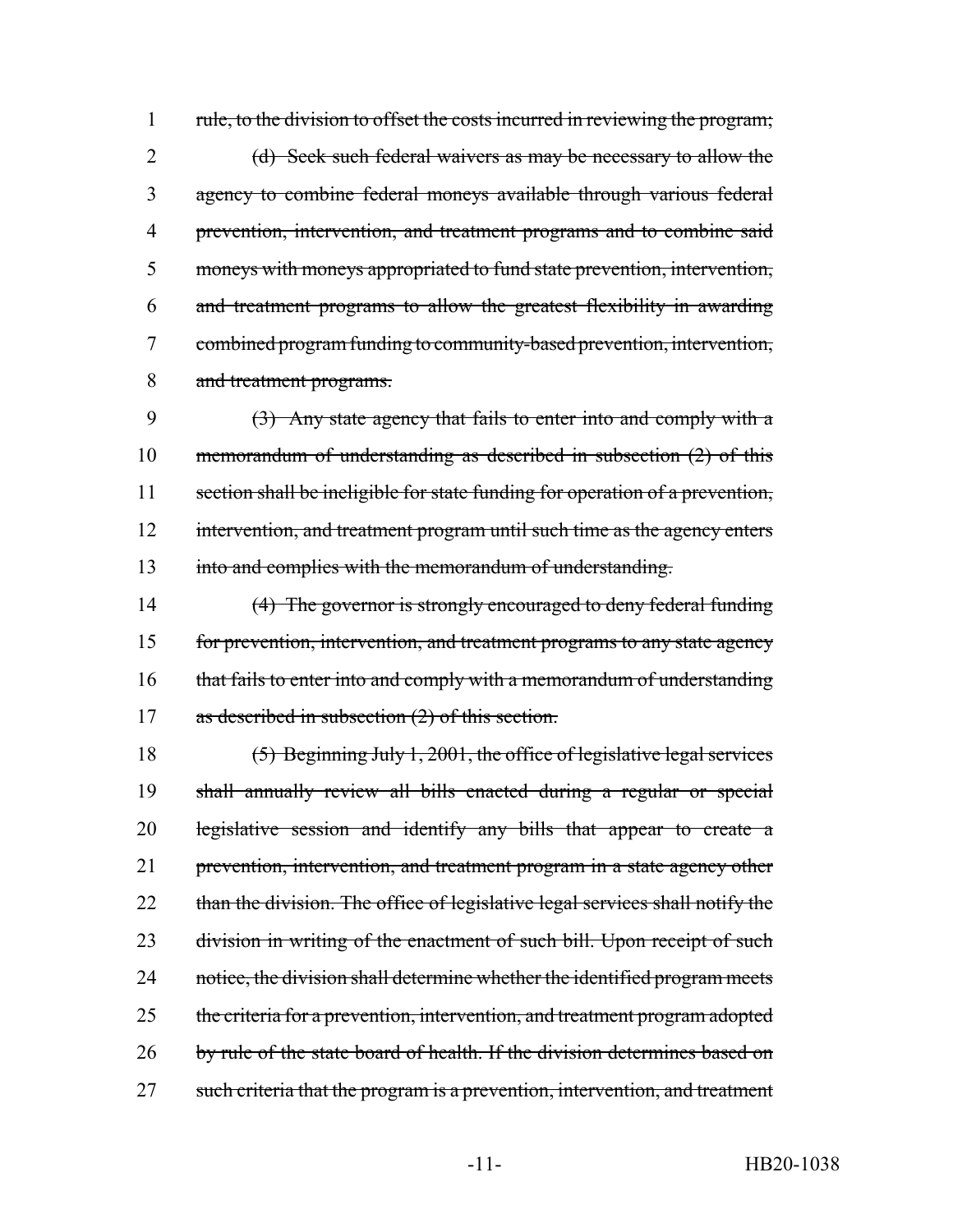1 program, it shall notify in writing the state agency in which the program 2 is created of the requirements of this section.

 $3 \left(6\right)(a)$  The executive director shall meet at least annually with the 4 governor, or his or her designee, and with the executive directors 5 specified in paragraph (b) of this subsection (6) to review the activities 6 and progress of the division and its interaction with the prevention, 7 intervention, and treatment programs provided by other state agencies. 8 The purpose of the meetings shall be to identify and streamline the 9 prevention, intervention, and treatment programs operated by state 10 agencies, as appropriate to achieve greater efficiencies and effectiveness 11 for the state, for local communities, and for persons receiving services. 12 (b) The following executive directors shall attend the meetings 13 required under this subsection (6): 14 (I) (Deleted by amendment, L. 2002, p. 222, § 2, effective April  $15 \frac{3,2002.}{ }$ 16 (II) The commissioner of education; 17 (III) and (IV) (Deleted by amendment, L. 2002, p. 222,  $\S$  2, 18 effective April 3, 2002.) 19 (V) The executive director of the department of human services; 20 (VI) and (VII) (Deleted by amendment, L. 2002, p. 222,  $\S$  2, 21 effective April 3, 2002.) 22 (VIII) The executive director of the department of public safety; 23  $\qquad$  and 24 (IX) The executive director of the department of transportation. 25 **SECTION 8.** In Colorado Revised Statutes, **repeal** 25-20.5-108 26 as follows: 27 **25-20.5-108. Prevention, intervention, and treatment program**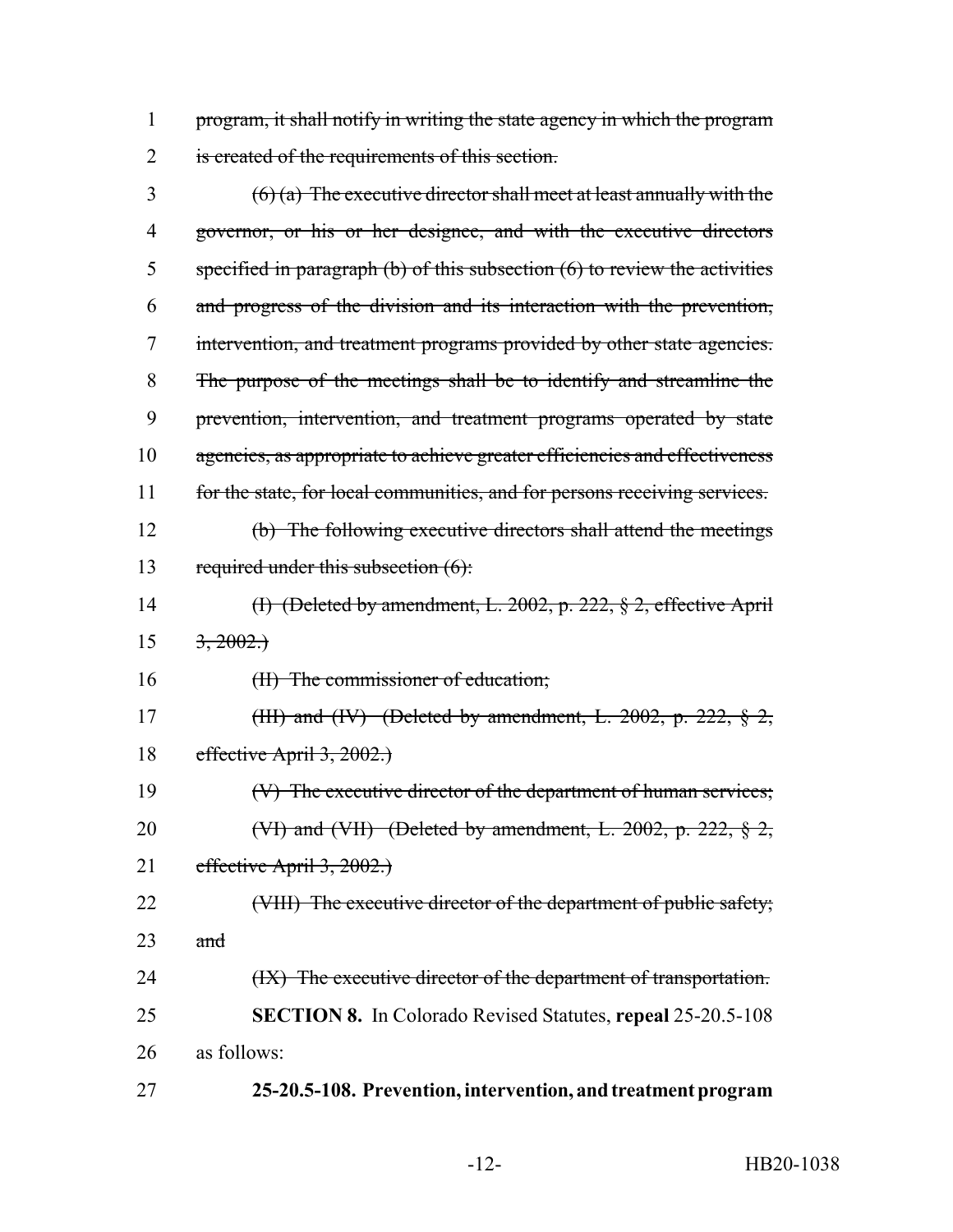**requirements - reports - reviews - annual review summary.** (1) Each 2 state agency that operates a prevention, intervention, and treatment program, as identified by the division based on criteria adopted by rule of the state board of health, annually shall submit to the division the following information:

6 (a) The name of, statutory authority for, and funding source for 7 each prevention, intervention, and treatment program operated by the 8 state agency;

9 (b) The parameters of each prevention, intervention, and treatment 10 program, including but not limited to the specific, measurable outcomes 11 to be achieved by each prevention, intervention, and treatment program; 12 (c) The entities that are receiving funding through each 13 prevention, intervention, and treatment program operated by the state 14 agency, the amount awarded to each entity, and a description of the 15 population served and prevention, intervention, and treatment services 16 provided by each entity.

17 (2) (a) Except as otherwise provided in paragraph (b) of this 18 subsection (2), each state agency using state or federal moneys to fund 19 local prevention and intervention programs shall submit an annual report 20 concerning these programs to the division. The state board of health by 21 rule shall specify the time frames, procedures, and form for submittal of 22 the report and the information to be included in the report, which at a 23 minimum shall include:

 (I) A description of the prevention, intervention, and treatment program, including but not limited to the population served, the prevention, intervention, and treatment services provided, and the goals 27 and specific, measurable outcomes to be achieved by the prevention,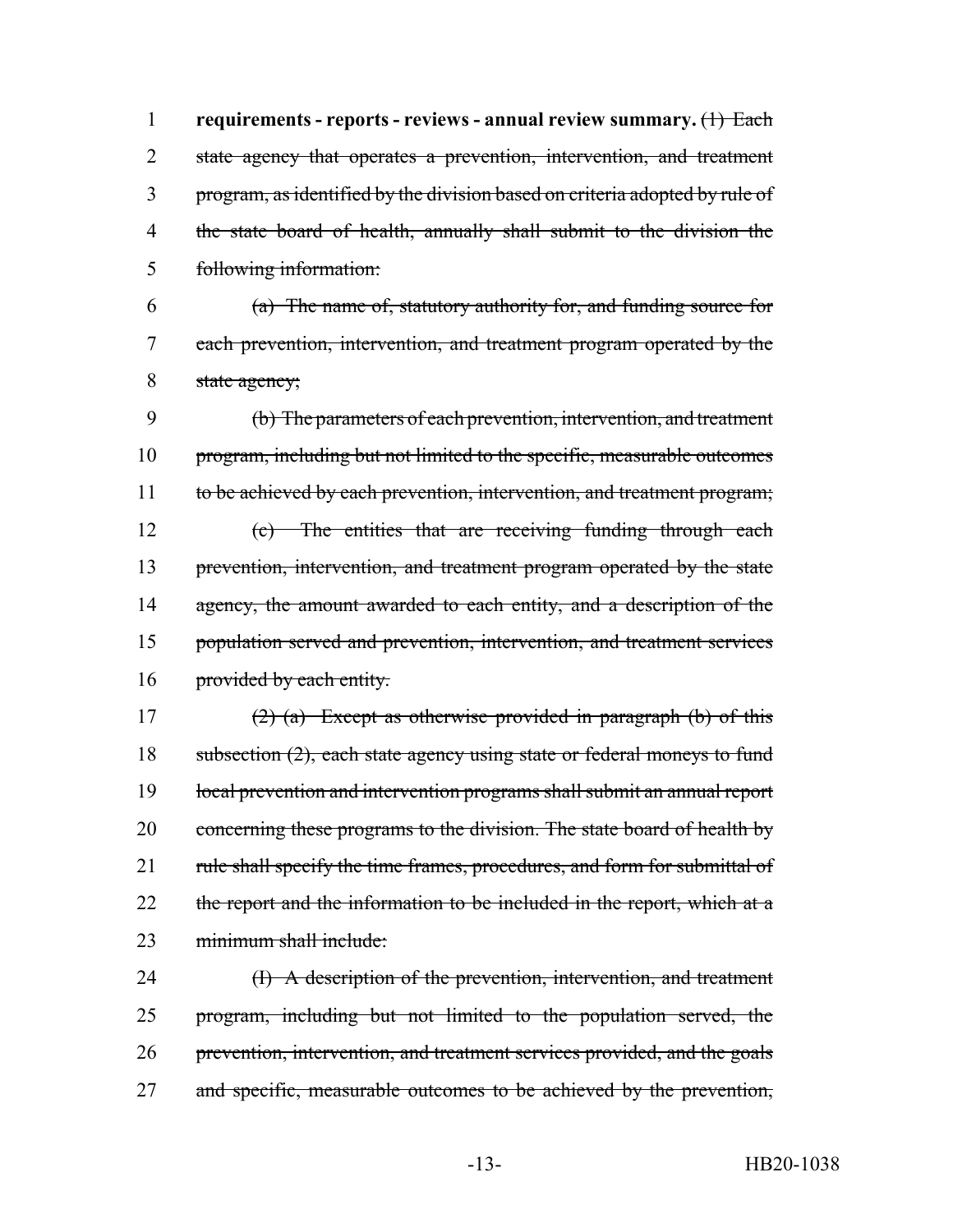intervention, and treatment program;

 (II) Evidence of the prevention, intervention, and treatment program's progress in meeting its stated outcomes and goals during the preceding fiscal year and in previous fiscal years, depending on how long the prevention, intervention, and treatment program has been in operation;

 (III) The sources from which the prevention, intervention, and treatment program receives funding and the amount received from each source;

 (IV) A list of any entities that are collaborating in the delivery of prevention, intervention, and treatment services through the program.

 (b) If a community-based prevention, intervention, and treatment 13 program is required to submit an annual report that is comparable to the 14 report described in paragraph (a) of this subsection  $(2)$  to a state agency 15 other than the division, the state agency, in lieu of submittal of a report by the prevention, intervention, and treatment program as required in 17 paragraph (a) of this subsection  $(2)$ , shall forward a copy of the 18 comparable report to the division in accordance with rules adopted by the state board of health. If a forwarded report does not include all of the 20 information specified in paragraph (a) of this subsection  $(2)$ , the division shall obtain such information directly from the community-based prevention, intervention, and treatment program.

23  $(3)$  (a) The division, in accordance with the time frames adopted 24 by rule of the state board of health, but at least every four years, shall 25 review, or cause to be reviewed under a contract entered into pursuant to subsection (5) of this section, each state and community-based 27 prevention, intervention, and treatment program operated within this state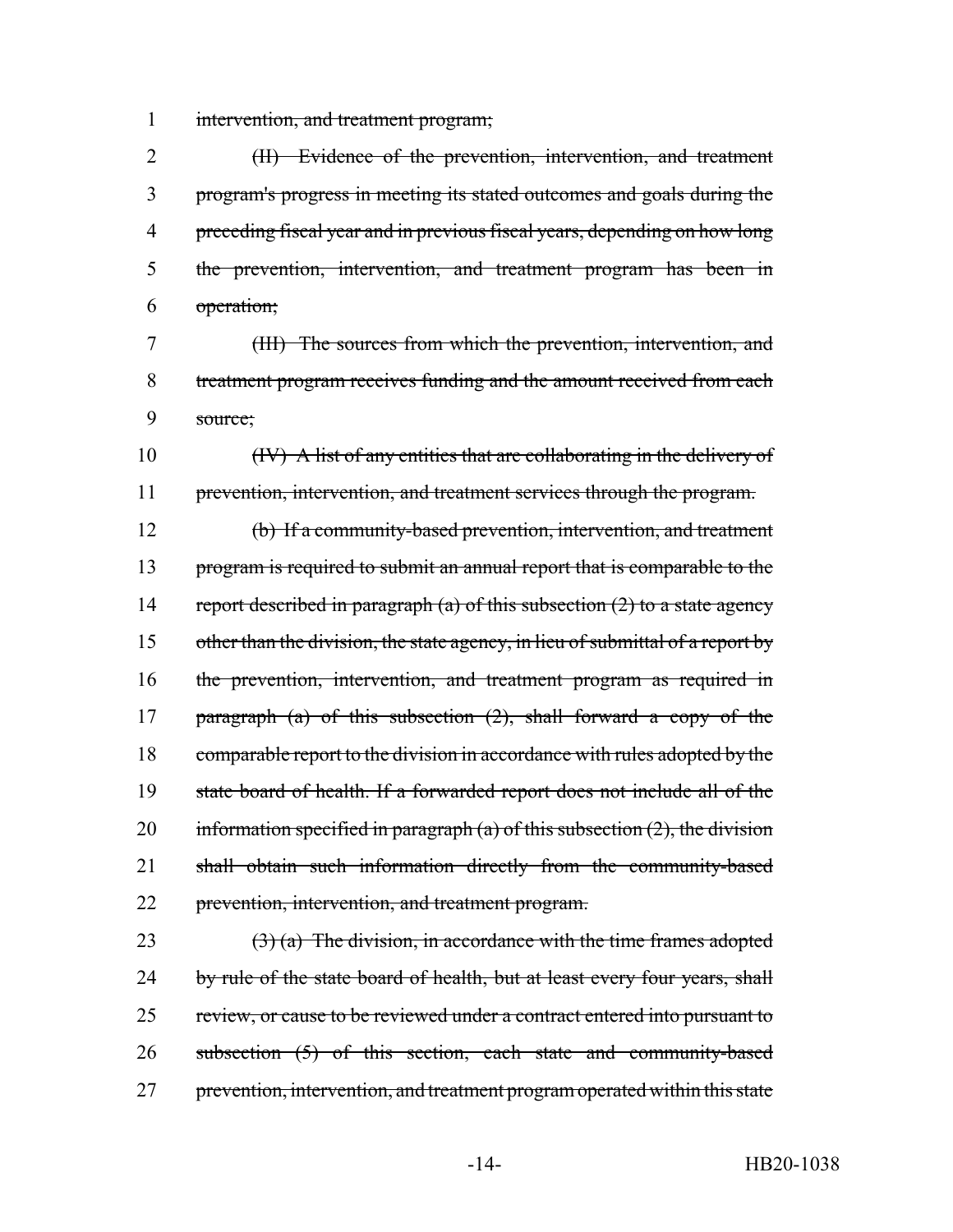that receives state or federal funds. The division may establish a schedule for the review of prevention, intervention, and treatment programs 3 pursuant to this subsection  $(3)$ . The review shall be designed to determine whether the prevention, intervention, and treatment program is meeting its identified goals and outcomes and complying with all requirements of the agency overseeing the operation of the prevention, intervention, and 7 treatment program and the applicable rules adopted by the state board of health pursuant to this article.

9 (b) If the division determines that a community-based prevention, 10 intervention, and treatment program is not meeting or making adequate 11 progress toward meeting the outcomes specified for the program or is 12 otherwise failing to comply with statutory or regulatory requirements, the 13 division shall revoke the grant issued to the program, if it was issued by 14 the division, or recommend revocation to the state agency that issued the 15 grant. The entity operating any program for which the grant is revoked 16 may appeal as provided in the "State Administrative Procedure Act", 17 article 4 of title 24, C.R.S.

18 (c) If the division determines that a state-operated prevention, 19 intervention, and treatment program is not meeting or making adequate 20 progress toward meeting the outcomes specified for the prevention, 21 intervention, and treatment program or is otherwise failing to comply with 22 statutory or regulatory requirements, the division shall recommend to the 23 governor or to the general assembly, whichever is appropriate, that the 24 prevention, intervention, and treatment program cease receiving state or 25 federal funding.

26 (4) The division shall receive a percentage, as determined by rule, 27 of the operating cost of each state prevention, intervention, and treatment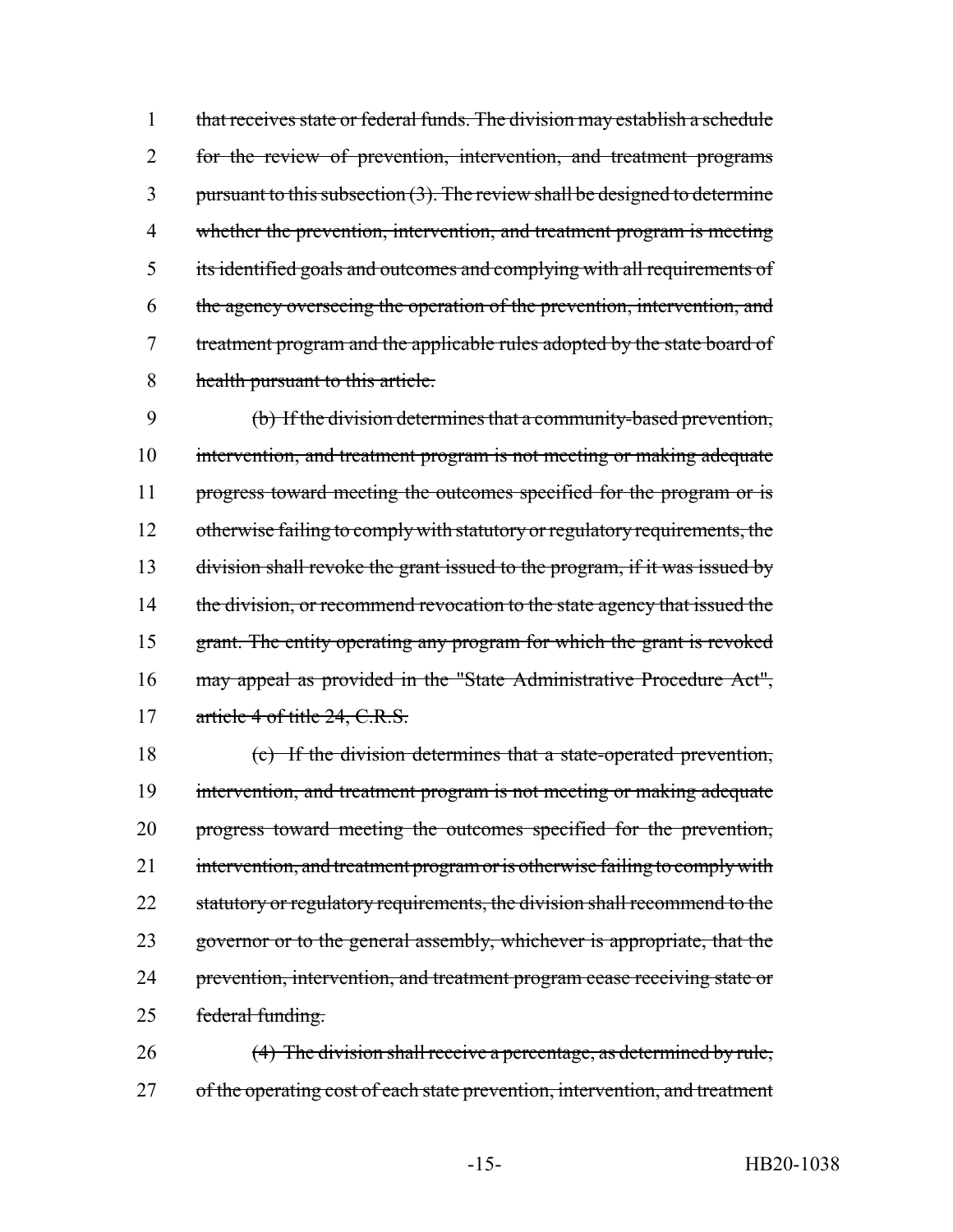1 program reviewed pursuant to this section to offset the costs incurred by 2 the division in performing such review.

 (5) The division may contract with one or more public or private 4 entities to conduct the reviews of prevention, intervention, and treatment programs and assist in preparing the annual executive summary report as required in this section.

 (6) The division shall annually prepare or oversee the preparation of an executive summary of the prevention, intervention, and treatment program reviews conducted during the preceding year and submit such summary to the governor, to each state department that operates a 11 prevention, intervention, and treatment program, and to each entity that received state or federal funds for operation of a prevention, intervention, 13 and treatment program during the fiscal year for which the summary is 14 prepared. In addition, the division shall provide copies of the summary to any person upon request.

 **SECTION 9.** In Colorado Revised Statutes, **repeal** 25-20.5-109 as follows:

 **25-20.5-109. Programs not included.** (1) Notwithstanding any other provisions of this article 20.5 to the contrary, the following 20 programs are not subject to the requirements of this article  $20.5$ :

 (a) Any juvenile programs operated by the division of youth 22 services in the department of human services;

 (b) Any program operated for juveniles in connection with the 24 state judicial system;

 (c) Any program pertaining to out-of-home placement of children 26 pursuant to title 19, C.R.S.

**SECTION 10. Act subject to petition - effective date.** This act